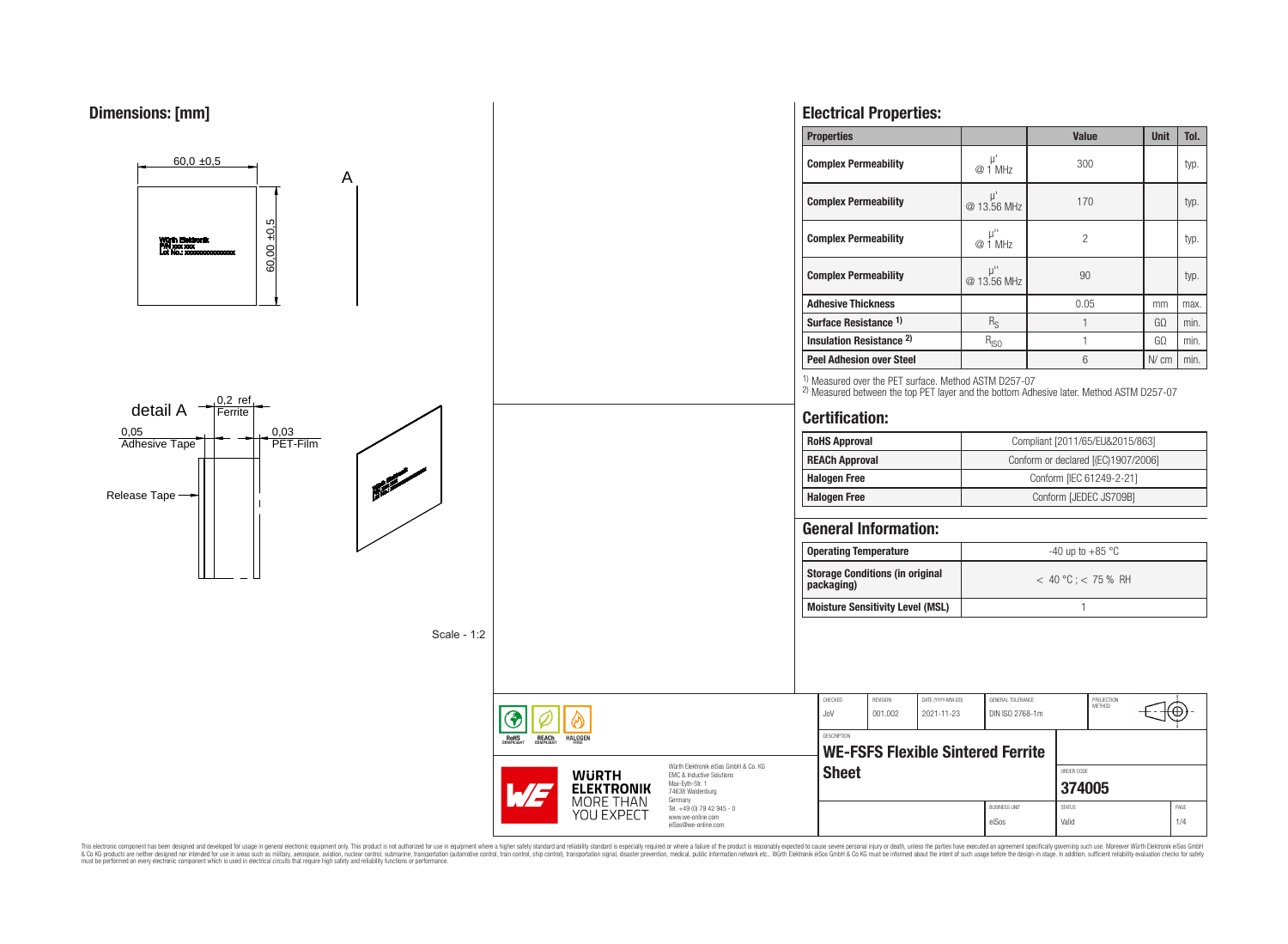

This electronic component has been designed and developed for usage in general electronic equipment only. This product is not authorized for subserved requipment where a higher selection equipment where a higher selection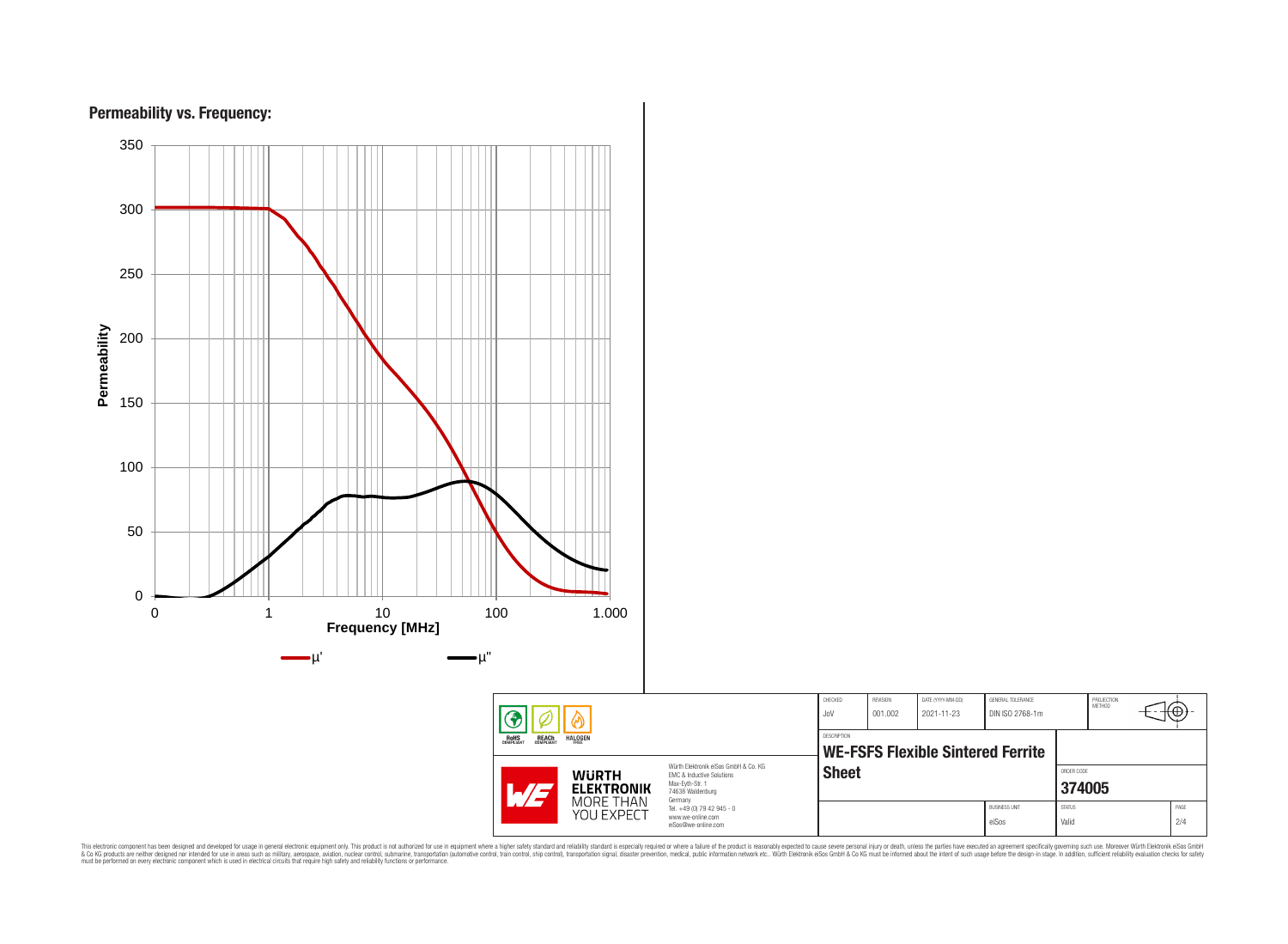# **Cautions and Warnings:**

# **The following conditions apply to all goods within the product series of WE-FSFS of Würth Elektronik eiSos GmbH & Co. KG:**

#### **General:**

- This electronic component is designed and manufactured for use in general electronic equipment.
- Würth Elektronik must be asked for written approval (following the PPAP procedure) before incorporating the components into any equipment in fields such as military, aerospace, aviation, nuclear control, submarine, transportation (automotive control, train control, ship control), transportation signal, disaster prevention, medical, public information network, etc. where higher safety and reliability are especially required and/or if there is the possibility of direct damage or human injury.

# **Electronic components that will be used in safety-critical or high-reliability applications, should be preevaluated by the customer.**

- The component is designed and manufactured to be used within the datasheet specified values. If the usage and operation conditions specified in the datasheet are not met, the wire insulation may be damaged or dissolved.
- Do not drop or impact the component, the component may be damaged
- Würth Elektronik products are qualified according to international standards, which are listed in each product reliability report. Würth Elektronik does not warrant any customer qualified product characteristics beyond Würth Elektroniks' specifications, for its validity and sustainability over time.
- The responsibility for the applicability of the customer specific products and use in a particular customer design is always within the authority of the customer. All technical specifications for standard products also apply to customer specific products.

### **Product specific:**

- Cleaning and Washing:
- Washing agents used during the production to clean the customer application might damage or change the characteristics of the component, marking or plating. Washing agents may have a negative effect on the long-term functionality of the product.

### **Potting:**

• If the product is potted in the customer application, the potting material might shrink or expand during and after hardening. Shrinking could lead to an incomplete seal, allowing contaminants into the component. Expansion could damage the component. We recommend a manual inspection after potting to avoid these effects.

### **Storage Conditions:**

- A storage of Würth Elektronik products for longer than 12 months is not recommended. Within other effects, the terminals may suffer degradation, resulting in bad solderability. Therefore, all products shall be used within the period of 12 months based on the day of shipment.
- Do not expose the components to direct sunlight.
- The storage conditions in the original packaging are defined according to DIN EN 61760-2.
- The storage conditions stated in the original packaging apply to the storage time and not to the transportation time of the components.

# **Packaging:**

• The packaging specifications apply only to purchase orders comprising whole packaging units. If the ordered quantity exceeds or is lower than the specified packaging unit, packaging in accordance with the packaging specifications cannot be ensured.

#### **Handling:**

- Care must be taken when cutting, bending or pulling the products, as small particles may come off and cracks can be created.
- For optimum adhesion properties surface must be clean and dry.
- This product is classified as laminate or compound material, as these small non-conductive particles can be released during mechanical stress or handling. Wherever special cleanness or particle contamination requirements are given, please contact Wurth Elektronik technical department during the design in status. In applications where the danger of subsequent damages due to particle contamination is given, preventive measures must be implemented by the customer.
- The temperature rise of the component must be taken into consideration. The operating temperature is comprised of ambient temperature and temperature rise of the component.The operating temperature of the component shall not exceed the maximum temperature specified.

These cautions and warnings comply with the state of the scientific and technical knowledge and are believed to be accurate and reliable. However, no responsibility is assumed for inaccuracies or incompleteness.

|                                                       | 7 |                                                              | CHECKED<br>JoV                                                                                                                                                                                | <b>REVISION</b><br>001.002 | DATE (YYYY-MM-DD)<br>2021-11-23                  | GENERAL TOLERANCE<br>DIN ISO 2768-1m |                               | PROJECTION<br>METHOD   |  | ιΨ |             |
|-------------------------------------------------------|---|--------------------------------------------------------------|-----------------------------------------------------------------------------------------------------------------------------------------------------------------------------------------------|----------------------------|--------------------------------------------------|--------------------------------------|-------------------------------|------------------------|--|----|-------------|
| <b>ROHS</b><br>COMPLIANT<br><b>REACH</b><br>COMPLIANT |   | <b>HALOGEN</b>                                               |                                                                                                                                                                                               |                            | DESCRIPTION<br>WE-FSFS Flexible Sintered Ferrite |                                      |                               |                        |  |    |             |
|                                                       |   | <b>WURTH</b><br><b>ELEKTRONIK</b><br>MORE THAN<br>YOU EXPECT | Würth Elektronik eiSos GmbH & Co. KG<br>EMC & Inductive Solutions<br>Max-Eyth-Str. 1<br>74638 Waldenburg<br>Germany<br>Tel. +49 (0) 79 42 945 - 0<br>www.we-online.com<br>eiSos@we-online.com | <b>Sheet</b>               |                                                  |                                      |                               | ORDER CODE<br>374005   |  |    |             |
|                                                       |   |                                                              |                                                                                                                                                                                               |                            |                                                  |                                      | <b>BUSINESS UNIT</b><br>eiSos | <b>STATUS</b><br>Valid |  |    | PAGE<br>3/4 |

This electronic component has been designed and developed for usage in general electronic equipment only. This product is not authorized for use in equipment where a higher safety standard and reliability standard si espec & Ook product a label and the membed of the seasuch as marked and as which such a membed and the such assume that income in the seasuch and the simulation and the such assume that include to the such a membed and the such